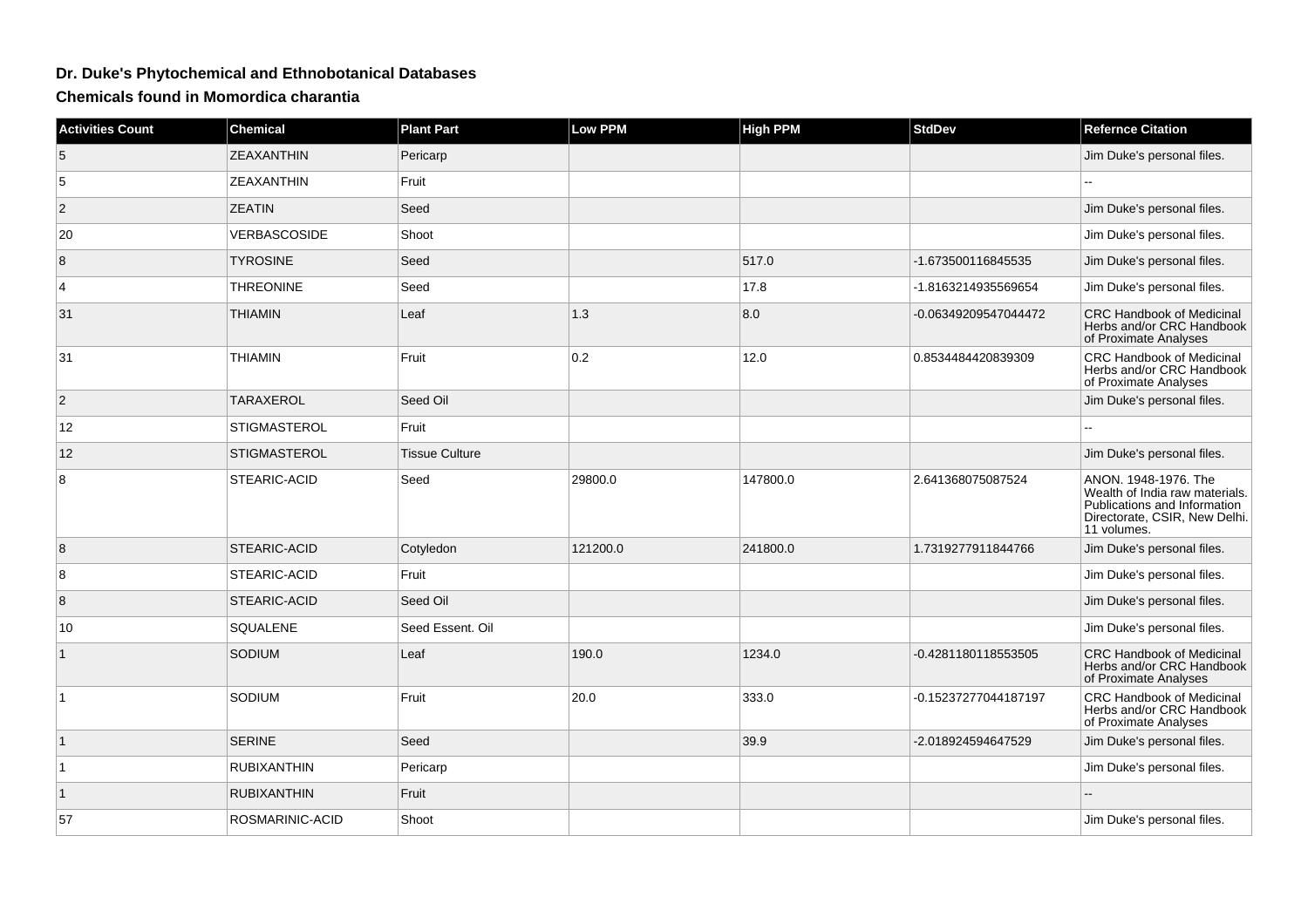| <b>Activities Count</b> | <b>Chemical</b>   | <b>Plant Part</b> | <b>Low PPM</b> | <b>High PPM</b> | <b>StdDev</b>        | <b>Refernce Citation</b>                                                                                                                                                                |
|-------------------------|-------------------|-------------------|----------------|-----------------|----------------------|-----------------------------------------------------------------------------------------------------------------------------------------------------------------------------------------|
| 15                      | <b>RIBOFLAVIN</b> | Leaf              | 4.6            | 31.0            | -0.0325494690927309  | <b>CRC Handbook of Medicinal</b><br>Herbs and/or CRC Handbook<br>of Proximate Analyses                                                                                                  |
| 15                      | <b>RIBOFLAVIN</b> | Fruit             | 0.4            | 9.0             | 0.8546749617807301   | <b>CRC Handbook of Medicinal</b><br>Herbs and/or CRC Handbook<br>of Proximate Analyses                                                                                                  |
| 14                      | <b>POTASSIUM</b>  | Fruit             | 2700.0         | 45000.0         | 2.3961747940748954   | <b>CRC Handbook of Medicinal</b><br>Herbs and/or CRC Handbook<br>of Proximate Analyses                                                                                                  |
| 14                      | <b>POTASSIUM</b>  | Leaf              | 5100.0         | 33117.0         | 0.12244608377334268  | <b>CRC Handbook of Medicinal</b><br>Herbs and/or CRC Handbook<br>of Proximate Analyses                                                                                                  |
| 2                       | PIPECOLIC-ACID    | Fruit             |                |                 |                      |                                                                                                                                                                                         |
| $\overline{4}$          | <b>PHOSPHORUS</b> | Leaf              | 540.0          | 33467.0         | 5.2428092659958      | <b>CRC Handbook of Medicinal</b><br>Herbs and/or CRC Handbook<br>of Proximate Analyses                                                                                                  |
| $\overline{4}$          | <b>PHOSPHORUS</b> | Fruit             | 320.0          | 8333.0          | 1.5542381214811356   | <b>CRC Handbook of Medicinal</b><br>Herbs and/or CRC Handbook<br>of Proximate Analyses                                                                                                  |
| $\overline{7}$          | PHENYLALANINE     | Fruit             |                |                 |                      | Jim Duke's personal files.                                                                                                                                                              |
| 24                      | <b>PECTIN</b>     | Fruit             |                |                 |                      |                                                                                                                                                                                         |
| $\overline{c}$          | PALMITOLEIC-ACID  | Fruit             |                |                 |                      | Jim Duke's personal files.                                                                                                                                                              |
| 13                      | PALMITIC-ACID     | Cotyledon         | 27100.0        | 519500.0        | 0.5807660362186364   | Jim Duke's personal files.                                                                                                                                                              |
| 13                      | PALMITIC-ACID     | Seed Oil          |                |                 |                      | Jim Duke's personal files.                                                                                                                                                              |
| 13                      | PALMITIC-ACID     | Fruit             |                |                 |                      | Jim Duke's personal files.                                                                                                                                                              |
| 16                      | P-CYMENE          | Seed Essent. Oil  |                |                 |                      | Jim Duke's personal files.                                                                                                                                                              |
| 9                       | OXALIC-ACID       | Fruit             |                | 5.0             | -0.30607332554046784 | Watt, J.M. and Breyer-<br>Brandwijk, M.G. 1962. The<br>Medicinal and Poisonous<br>Plants of Southern and<br>Eastern Africa, E. & S.<br>Livingstone, Ltd. Edinburg &<br>London. 1457 pp. |
| 5                       | <b>ORNITHINE</b>  | Seed              |                | 63.2            |                      | Jim Duke's personal files.                                                                                                                                                              |
| 18                      | OLEIC-ACID        | Seed              | 1580.0         | 77376.0         | -0.34302406034411387 | ANON. 1948-1976. The<br>Wealth of India raw materials.<br>Publications and Information<br>Directorate, CSIR, New Delhi.<br>11 volumes.                                                  |
| 18                      | OLEIC-ACID        | Cotyledon         |                | 155800.0        | -1.4748334919931014  | Jim Duke's personal files.                                                                                                                                                              |
| 18                      | OLEIC-ACID        | Fruit             |                |                 |                      | Jim Duke's personal files.                                                                                                                                                              |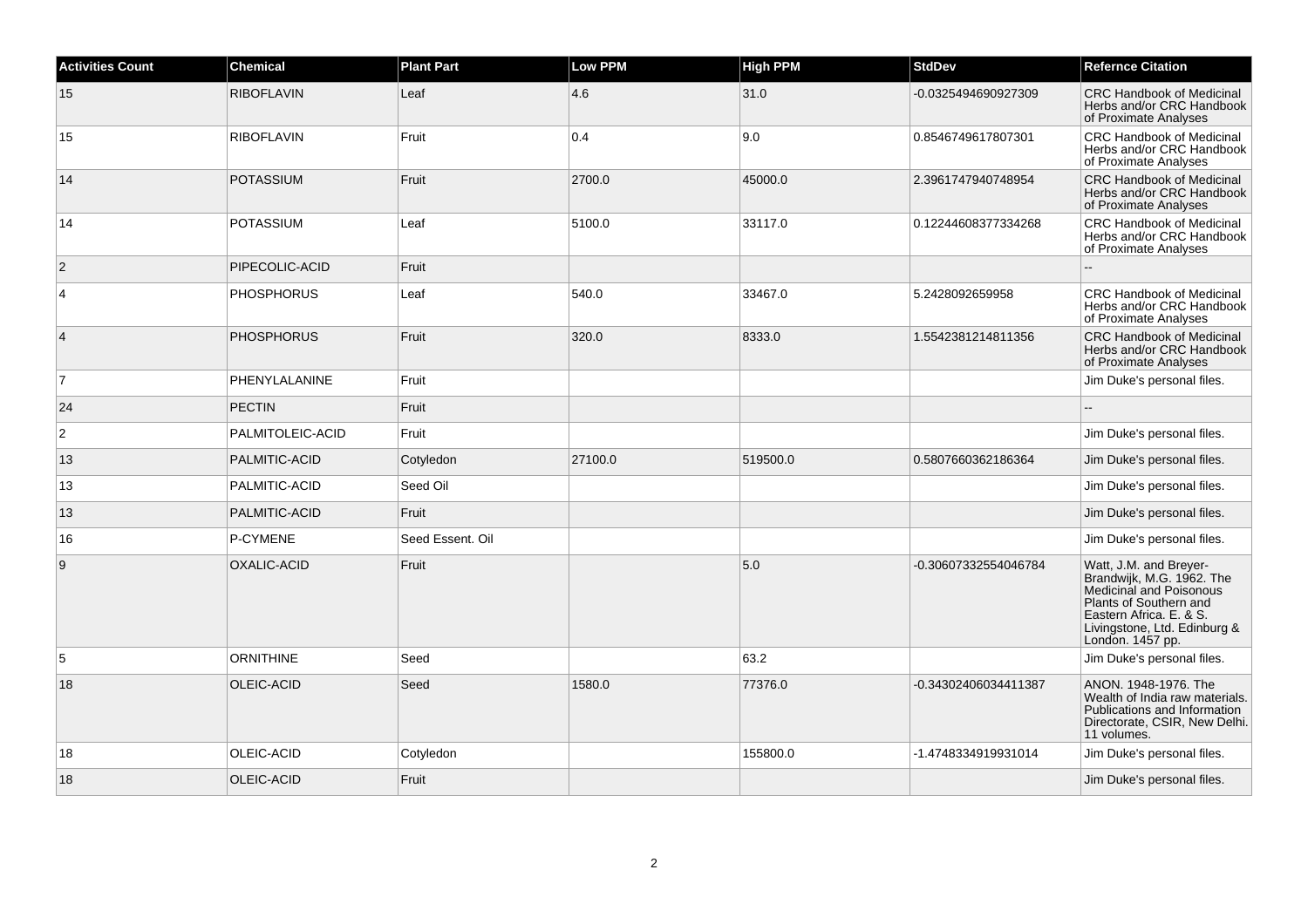| <b>Activities Count</b> | <b>Chemical</b>      | <b>Plant Part</b> | <b>Low PPM</b> | <b>High PPM</b> | <b>StdDev</b>        | <b>Refernce Citation</b>                                                                                                                                                                                                                                                                                                |
|-------------------------|----------------------|-------------------|----------------|-----------------|----------------------|-------------------------------------------------------------------------------------------------------------------------------------------------------------------------------------------------------------------------------------------------------------------------------------------------------------------------|
| 3                       | <b>NICKEL</b>        | Fruit             |                | 10.0            | 2.26174523862035     | =ICMR(Indian Council of<br>Medical<br>Research).1976.Medicinal<br>Plants of Índia. Vol. 1. Indian<br>Council of Med.<br>Council of Med.<br>Res.Cambridge Printing<br>Works, New Delhi.487<br>pp;ICMR.1987.Medicinal<br>Plants of India.Vol.2.Indian<br>Council of Med. Res.Cambr.<br>Printing Works, New<br>Delhi.600pp |
| 39                      | <b>NIACIN</b>        | Leaf              | 15.0           | 103.0           | 0.06689038440862302  | <b>CRC Handbook of Medicinal</b><br>Herbs and/or CRC Handbook<br>of Proximate Analyses                                                                                                                                                                                                                                  |
| 39                      | <b>NIACIN</b>        | Fruit             | 3.0            | 50.0            | -0.14301520764261824 | <b>CRC Handbook of Medicinal</b><br>Herbs and/or CRC Handbook<br>of Proximate Analyses                                                                                                                                                                                                                                  |
| 11                      | NEROLIDOL            | Seed Essent, Oil  |                |                 |                      | Jim Duke's personal files.                                                                                                                                                                                                                                                                                              |
| 6                       | <b>MYRISTIC-ACID</b> | Seed Oil          |                |                 |                      | Jim Duke's personal files.                                                                                                                                                                                                                                                                                              |
| 6                       | <b>MYRISTIC-ACID</b> | Fruit             |                |                 |                      | Jim Duke's personal files.                                                                                                                                                                                                                                                                                              |
| 14                      | <b>MANGANESE</b>     | Fruit             |                | 10.0            | -0.33759879445260416 | =ICMR(Indian Council of<br>Medical<br>Research).1976.Medicinal<br>Plants of India.Vol.1.Indian<br>Council of Med.<br>Res.Cambridge Printing<br>Works, New Delhi.487<br>pp;ICMR.1987.Medicinal<br>Plants of India.Vol.2.Indian<br>Council of Med. Res.Cambr.<br>Printing Works, New<br>Delhi.600pp                       |
| 65                      | <b>MAGNESIUM</b>     | Fruit             | 195.0          | 3800.0          | 0.7734288840240365   | =ICMR(Indian Council of<br>Medical<br>Research).1976.Medicinal<br>Plants of India.Vol.1.Indian<br>Council of Med.<br>Council of West<br>Res.Cambridge Printing<br>Works, New Delhi.487<br>pp;ICMR.1987.Medicinal<br>Plants of India.Vol.2.Indian<br>Council of Med. Res.Cambr.<br>Printing Works, New<br>Delhi.600pp    |
| $\overline{4}$          | LYSINE               | Seed              |                | 149.0           | -1.618638546276612   | Jim Duke's personal files.                                                                                                                                                                                                                                                                                              |
| 16                      | <b>LYCOPENE</b>      | Fruit             |                | 231.0           | -0.286475816300021   | Jim Duke's personal files.                                                                                                                                                                                                                                                                                              |
| 16                      | <b>LYCOPENE</b>      | Pericarp          |                |                 |                      | Jim Duke's personal files.                                                                                                                                                                                                                                                                                              |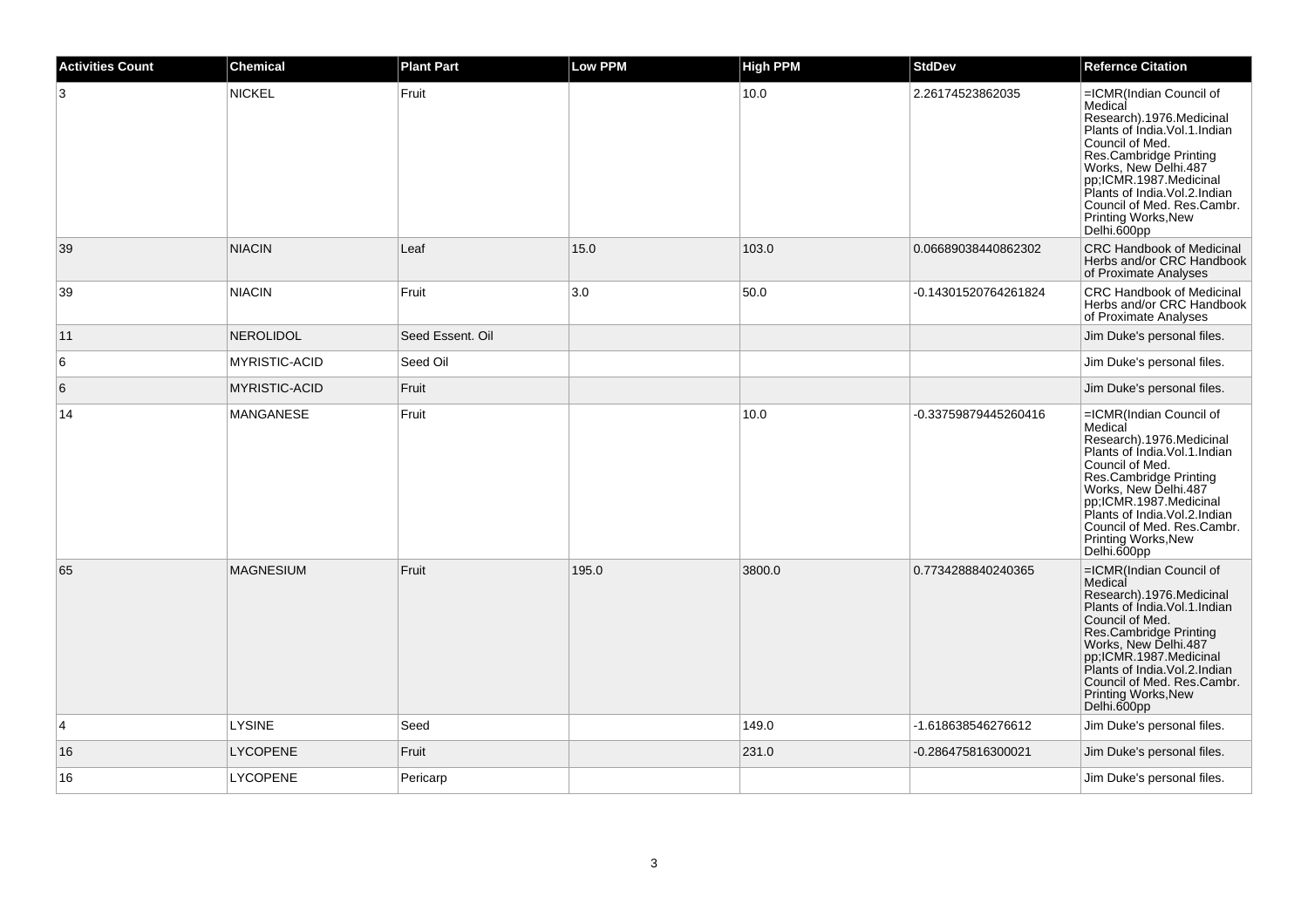| <b>Activities Count</b> | <b>Chemical</b>   | <b>Plant Part</b> | Low PPM | <b>High PPM</b> | <b>StdDev</b>         | <b>Refernce Citation</b>                                                                                                                                                                                                                                                                             |
|-------------------------|-------------------|-------------------|---------|-----------------|-----------------------|------------------------------------------------------------------------------------------------------------------------------------------------------------------------------------------------------------------------------------------------------------------------------------------------------|
| 16                      | <b>LYCOPENE</b>   | Seed              |         |                 |                       | Jim Duke's personal files.                                                                                                                                                                                                                                                                           |
| 15                      | <b>LUTEIN</b>     | Fruit             |         |                 |                       |                                                                                                                                                                                                                                                                                                      |
| 15                      | <b>LUTEIN</b>     | Pericarp          |         |                 |                       | Jim Duke's personal files.                                                                                                                                                                                                                                                                           |
| 27                      | LINOLEIC-ACID     | Seed              | 770.0   | 38192.0         | -0.5906007679972597   | ANON. 1948-1976. The<br>Wealth of India raw materials.<br>Publications and Information<br>Directorate, CSIR, New Delhi.<br>11 volumes.                                                                                                                                                               |
| 27                      | LINOLEIC-ACID     | Cotyledon         | 72200.0 | 103900.0        | -1.5560256104086498   | Jim Duke's personal files.                                                                                                                                                                                                                                                                           |
| 27                      | LINOLEIC-ACID     | Fruit             |         |                 |                       | Jim Duke's personal files.                                                                                                                                                                                                                                                                           |
| 27                      | LINOLEIC-ACID     | Seed Oil          |         |                 |                       | Jim Duke's personal files.                                                                                                                                                                                                                                                                           |
| $\overline{c}$          | <b>LEUCINE</b>    | Seed              |         | 41.6            | -1.6310343336304725   | Jim Duke's personal files.                                                                                                                                                                                                                                                                           |
| $\overline{7}$          | LAURIC-ACID       | Fruit             |         |                 |                       | Jim Duke's personal files.                                                                                                                                                                                                                                                                           |
| $\overline{7}$          | LAURIC-ACID       | Seed Oil          |         |                 |                       | Jim Duke's personal files.                                                                                                                                                                                                                                                                           |
| $\overline{1}$          | LANOSTEROL        | Fruit             |         |                 |                       | =ICMR(Indian Council of<br>Medical<br>Research).1976.Medicinal<br>Plants of Índia. Vol. 1. Indian<br>Council of Med.<br>Res.Cambridge Printing<br>Works, New Delhi.487<br>pp;ICMR.1987.Medicinal<br>Plants of India.Vol.2.Indian<br>Council of Med. Res.Cambr.<br>Printing Works, New<br>Delhi.600pp |
| 3                       | <b>ISOLEUCINE</b> | Seed              |         | 38.4            | -1.3338385078210488   | Jim Duke's personal files.                                                                                                                                                                                                                                                                           |
| 6                       | <b>IRON</b>       | Leaf              | 50.0    | 357.0           | -0.015676844638709195 | <b>CRC Handbook of Medicinal</b><br>Herbs and/or CRC Handbook<br>of Proximate Analyses                                                                                                                                                                                                               |
| 6                       | <b>IRON</b>       | Fruit             | 2.0     | 560.0           | 1.6938808861430978    | <b>CRC Handbook of Medicinal</b><br>Herbs and/or CRC Handbook<br>of Proximate Analyses                                                                                                                                                                                                               |
| 12                      | <b>IODINE</b>     | Fruit             |         | 0.41            | -0.28853494377145755  | =ICMR(Indian Council of<br>Medical<br>Research).1976.Medicinal<br>Plants of Índia. Vol. 1. Indian<br>Council of Med.<br>Res.Cambridge Printing<br>Works, New Delhi.487<br>pp;ICMR.1987.Medicinal<br>Plants of India.Vol.2.Indian<br>Council of Med. Res.Cambr.<br>Printing Works, New<br>Delhi.600pp |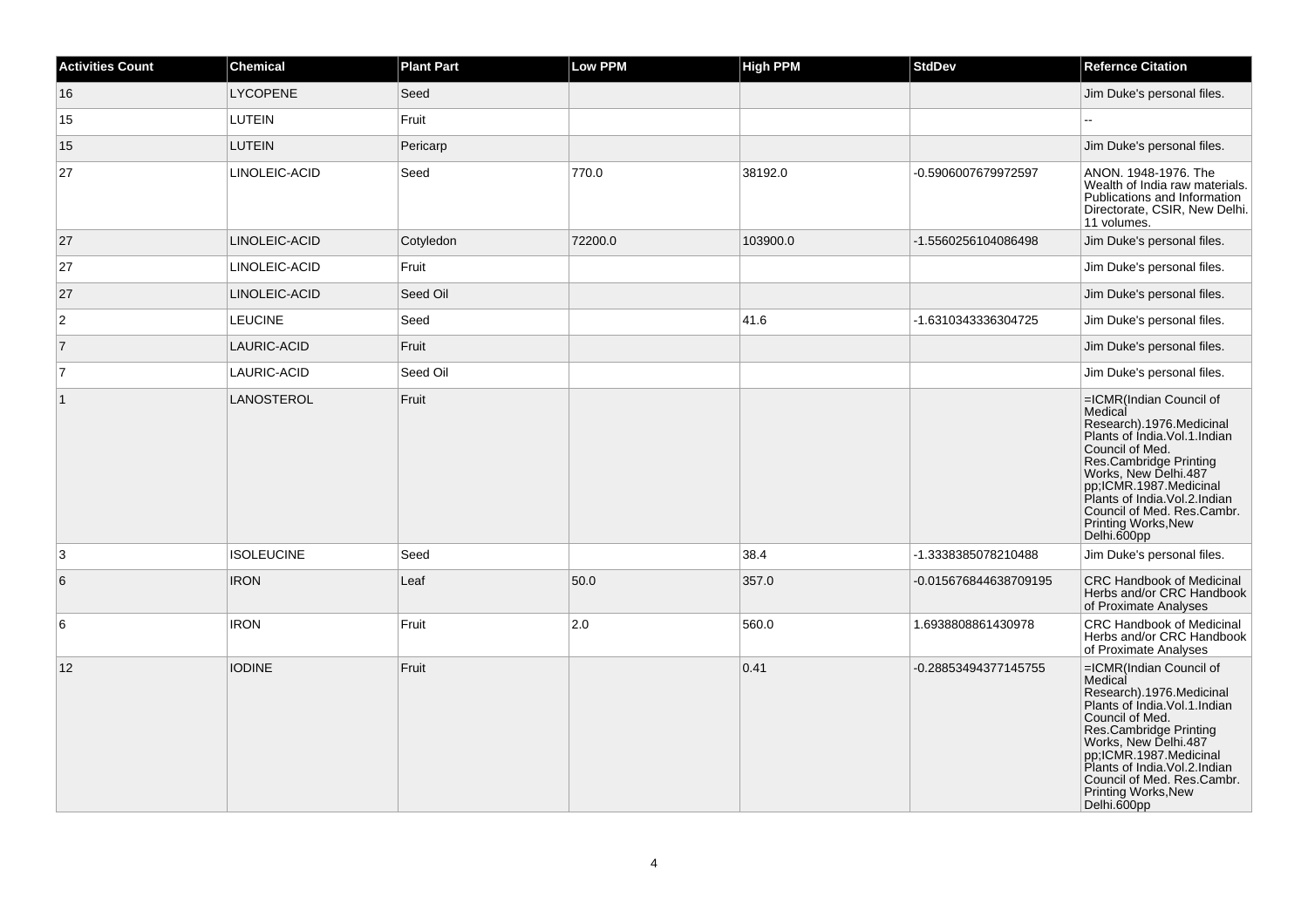| <b>Activities Count</b> | Chemical                           | <b>Plant Part</b>     | Low PPM | <b>High PPM</b> | <b>StdDev</b>       | <b>Refernce Citation</b>                                                                                                                                                                                                                                                                                |
|-------------------------|------------------------------------|-----------------------|---------|-----------------|---------------------|---------------------------------------------------------------------------------------------------------------------------------------------------------------------------------------------------------------------------------------------------------------------------------------------------------|
| 19                      | <b>INULIN</b>                      | Fruit                 |         | 10000.0         |                     | Jim Duke's personal files.                                                                                                                                                                                                                                                                              |
| 19                      | <b>INULIN</b>                      | <b>Tissue Culture</b> |         | 19000.0         |                     | Jim Duke's personal files.                                                                                                                                                                                                                                                                              |
| $\overline{7}$          | <b>HISTIDINE</b>                   | Seed                  |         | 43.6            | -1.6164825787870483 | Jim Duke's personal files.                                                                                                                                                                                                                                                                              |
| 12                      | <b>GLYCINE</b>                     | Seed                  |         | 38.2            | -1.5779725996145    | Jim Duke's personal files.                                                                                                                                                                                                                                                                              |
| 8                       | <b>GLUTAMIC-ACID</b>               | Seed                  |         | 212.0           | -1.7509729163492929 | Jim Duke's personal files.                                                                                                                                                                                                                                                                              |
| 8                       | <b>GLUTAMIC-ACID</b>               | Fruit                 |         |                 |                     | Jim Duke's personal files.                                                                                                                                                                                                                                                                              |
| 8                       | <b>GENTISIC-ACID</b>               | Leaf                  |         |                 |                     | Jim Duke's personal files.                                                                                                                                                                                                                                                                              |
| $ 2\rangle$             | GAMMA-CAROTENE                     | Pericarp              |         |                 |                     | Jim Duke's personal files.                                                                                                                                                                                                                                                                              |
| 22                      | GAMMA-AMINOBUTYRIC-<br><b>ACID</b> | Seed                  |         |                 |                     | Jim Duke's personal files.                                                                                                                                                                                                                                                                              |
| 22                      | GAMMA-AMINOBUTYRIC-<br><b>ACID</b> | Fruit                 |         |                 |                     | Jim Duke's personal files.                                                                                                                                                                                                                                                                              |
| 22                      | <b>GABA</b>                        | Fruit                 |         |                 |                     |                                                                                                                                                                                                                                                                                                         |
| $\overline{3}$          | <b>FLUORIDE</b>                    | Fruit                 | 0.2     | 0.5             | -1.000378143329832  | =ICMR(Indian Council of<br>Medical<br>Research).1976.Medicinal<br>Plants of India. Vol. 1. Indian<br>Council of Med.<br>Res.Cambridge Printing<br>Works, New Delhi.487<br>pp;ICMR.1987.Medicinal<br>Plants of India. Vol. 2. Indian<br>Council of Med. Res.Cambr.<br>Printing Works, New<br>Delhi.600pp |
| 15                      | <b>FIBER</b>                       | Fruit                 | 10000.0 | 257800.0        | 1.0957982871246397  | Ξ.                                                                                                                                                                                                                                                                                                      |
| 15                      | <b>FIBER</b>                       | Leaf                  | 5000.0  | 104000.0        | -0.7114852663831885 | <b>CRC Handbook of Medicinal</b><br>Herbs and/or CRC Handbook<br>of Proximate Analyses                                                                                                                                                                                                                  |
| $\overline{1}$          | <b>ETHYLENE</b>                    | Fruit                 |         |                 |                     | Jim Duke's personal files.                                                                                                                                                                                                                                                                              |
| $\vert$ 7               | <b>DIOSGENIN</b>                   | <b>Tissue Culture</b> |         | 13.66           | -0.7079113310670192 | Jim Duke's personal files.                                                                                                                                                                                                                                                                              |
| $\overline{7}$          | <b>DIOSGENIN</b>                   | Fruit                 |         | 1.69            | -0.999999999999999  | Jim Duke's personal files.                                                                                                                                                                                                                                                                              |
| $\overline{1}$          | DELTA-CAROTENE                     | Pericarp              |         |                 |                     | Jim Duke's personal files.                                                                                                                                                                                                                                                                              |
| $\overline{7}$          | CYCLOARTENOL                       | Seed Oil              |         |                 |                     | Jim Duke's personal files.                                                                                                                                                                                                                                                                              |
| $\vert$ 2               | <b>CUCURBITACIN-K</b>              | Seed                  |         |                 |                     | Jim Duke's personal files.                                                                                                                                                                                                                                                                              |
| 8                       | <b>CUCURBITACIN-B</b>              | Seed                  |         |                 |                     | Jim Duke's personal files.                                                                                                                                                                                                                                                                              |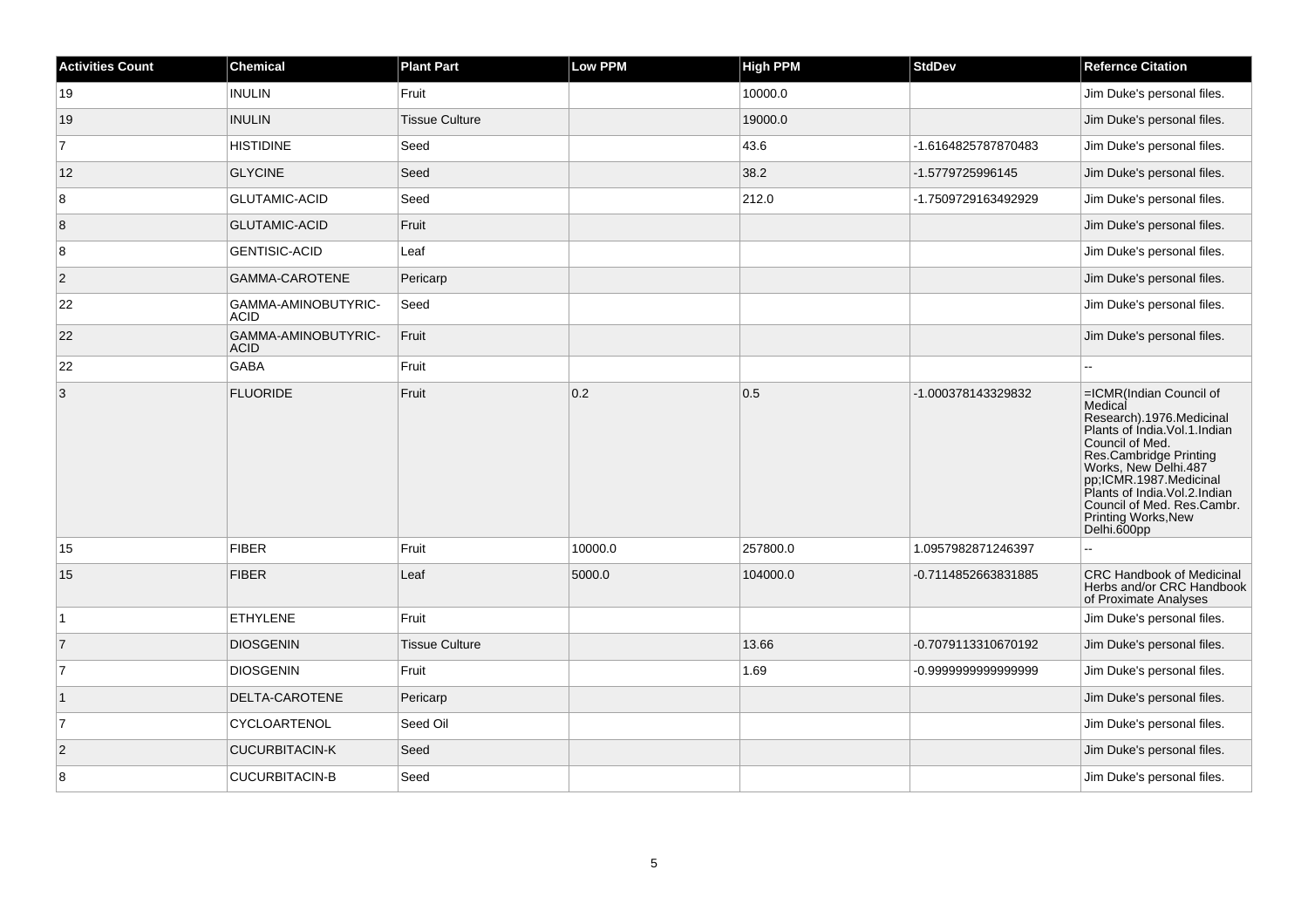| <b>Activities Count</b> | <b>Chemical</b>                        | <b>Plant Part</b>     | Low PPM | <b>High PPM</b> | <b>StdDev</b>        | <b>Refernce Citation</b>                                                                                                                                                                                                                                                                                |
|-------------------------|----------------------------------------|-----------------------|---------|-----------------|----------------------|---------------------------------------------------------------------------------------------------------------------------------------------------------------------------------------------------------------------------------------------------------------------------------------------------------|
| $ 2\rangle$             | <b>CRYPTOXANTHIN</b>                   | Fruit                 |         |                 |                      |                                                                                                                                                                                                                                                                                                         |
| 2                       | <b>CRYPTOXANTHIN</b>                   | Pericarp              |         |                 |                      | Jim Duke's personal files.                                                                                                                                                                                                                                                                              |
| 12                      | <b>COPPER</b>                          | Fruit                 |         | 30.0            | 1.3371913013407486   | =ICMR(Indian Council of<br>Medical<br>Research).1976.Medicinal<br>Plants of India. Vol. 1. Indian<br>Council of Med.<br>Res.Cambridge Printing<br>Works, New Delhi.487<br>pp;ICMR.1987.Medicinal<br>Plants of India.Vol.2.Indian<br>Council of Med. Res.Cambr.<br>Printing Works, New<br>Delhi.600pp    |
| 5                       | <b>CITRULLINE</b>                      | Fruit                 |         | 41.2            | -0.6424999385015843  | Jim Duke's personal files.                                                                                                                                                                                                                                                                              |
| $\mathbf{1}$            | <b>CHOLESTEROL</b>                     | Fruit                 |         |                 |                      | =ICMR(Indian Council of<br>Medical<br>Research).1976.Medicinal<br>Plants of India. Vol. 1. Indian<br>Council of Med.<br>Res.Cambridge Printing<br>Works, New Delhi.487<br>pp;ICMR.1987.Medicinal<br>Plants of India. Vol. 2. Indian<br>Council of Med. Res.Cambr.<br>Printing Works, New<br>Delhi.600pp |
| 4                       | <b>CHARANTIN</b>                       | Fruit                 | 350.0   | 1500.0          |                      | Jim Duke's personal files.                                                                                                                                                                                                                                                                              |
| $\overline{4}$          | <b>CHARANTIN</b>                       | Seed                  |         |                 |                      | Jim Duke's personal files.                                                                                                                                                                                                                                                                              |
| 3                       | CAPRIC-ACID                            | Seed Oil              |         |                 |                      | Jim Duke's personal files.                                                                                                                                                                                                                                                                              |
| 28                      | <b>CALCIUM</b>                         | Leaf                  | 2640.0  | 18701.0         | 0.018026155323724542 | <b>CRC Handbook of Medicinal</b><br>Herbs and/or CRC Handbook<br>of Proximate Analyses                                                                                                                                                                                                                  |
| 28                      | <b>CALCIUM</b>                         | Fruit                 | 130.0   | 4333.0          | 0.11000660647619885  | <b>CRC Handbook of Medicinal</b><br>Herbs and/or CRC Handbook<br>of Proximate Analyses                                                                                                                                                                                                                  |
| 6                       | BETA-SITOSTEROL-D-<br><b>GLUCOSIDE</b> | Fruit                 |         |                 |                      |                                                                                                                                                                                                                                                                                                         |
| 47                      | BETA-SITOSTEROL                        | Fruit                 |         |                 |                      |                                                                                                                                                                                                                                                                                                         |
| 47                      | BETA-SITOSTEROL                        | <b>Tissue Culture</b> |         |                 |                      | Jim Duke's personal files.                                                                                                                                                                                                                                                                              |
| 3                       | BETA-MOMORCHARIN                       | Seed                  |         | 800.0           |                      | Jim Duke's personal files.                                                                                                                                                                                                                                                                              |
| 53                      | BETA-CAROTENE                          | Leaf                  | 51.0    | 330.0           | 0.299193200126749    | <b>CRC Handbook of Medicinal</b><br>Herbs and/or CRC Handbook<br>of Proximate Analyses                                                                                                                                                                                                                  |